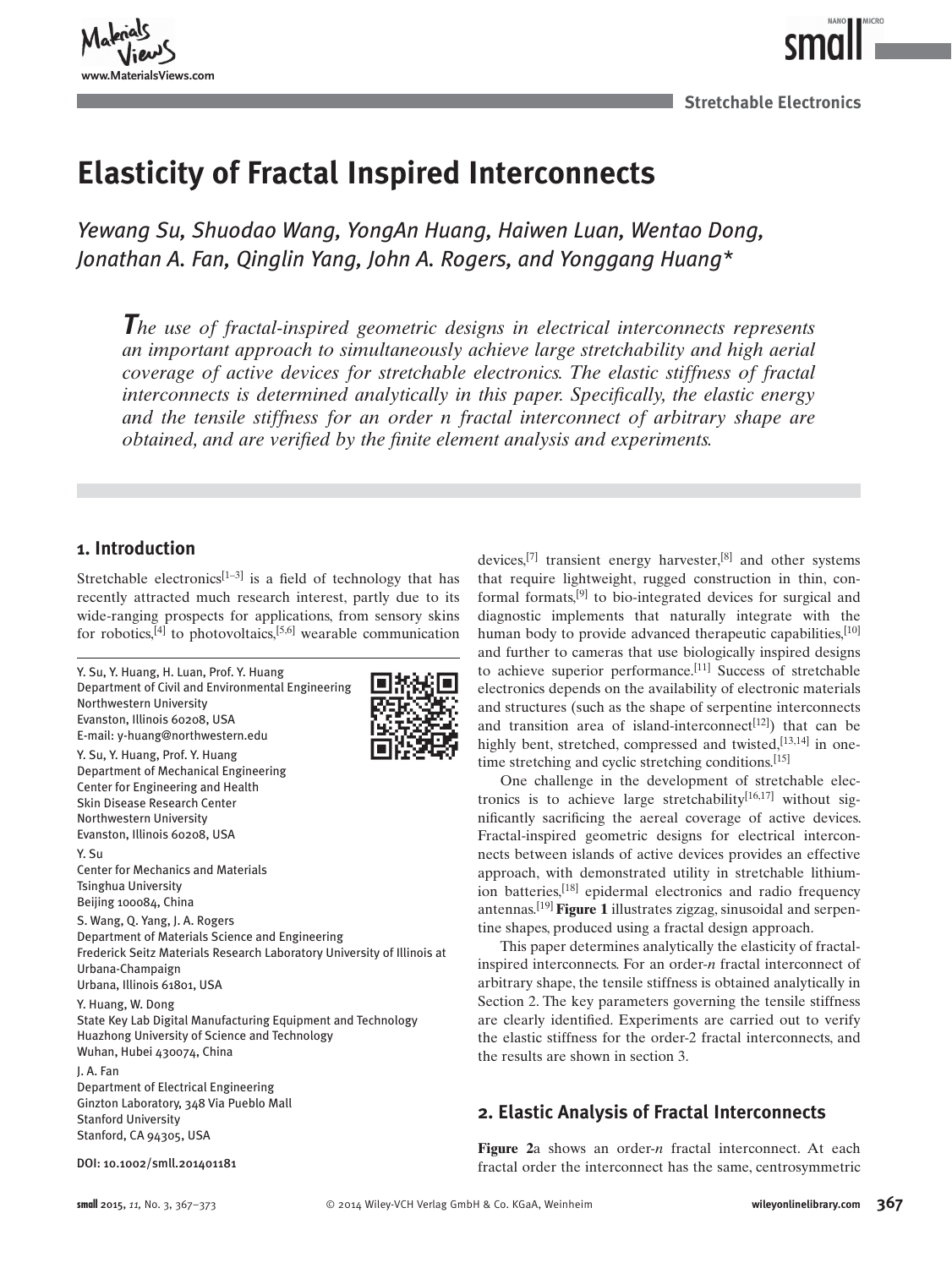## full papers





Figure 1. Schematic illustrations of the order-1, 2 and 3 fractal interconnects with the zigzag, sinusoidal and serpentine shapes.

shape, but the size increases by a factor  $\eta$  as the fractal order increases by 1. Figure 2b shows a representative order-1 element, and its shape is described by the local Cartesian coordinates  $(X, Y)$  (Figure 2b)

$$
X = X(S_1), \ Y = Y(S_1), \tag{1}
$$

where the origin of  $(X, Y)$  is at the center of this centrosymmetric structure; the curvilinear coordinate  $S_1$  is along the arc length of the order-1 structure, with  $S_1$  = 0 at the center of antisymmetry (Figure 2b) such that  $X(-S_1) = -X(S_1)$  and  $Y(-S_1) = -Y(S_1)$ . The apparent length of the representative element (Figure 2b) is  $L_1 = X(S_{1t}/2) - X(-S_{1t}/2) = 2X(S_{1t}/2)$ , where  $S_{1t}$  is the total length of the representative element. At the two ends of the representative element  $Y(-S_{1t}/2) = -Y(S_{1t}/2) = 0$ .

 The order-1 fractal interconnect is modeled as a beam. Figure 2c shows the sign convention for the positive internal axial force *P*, shear force *Q* and bending moment *M*. Let  $P_1$ and  $Q_1$  denote the internal forces along the local coordinates *X* and *Y*, respectively, at the center  $S_1 = 0$ , and  $M_1$  bending moment for the order-1 structure (Figure 2b.). The axial and shear forces and bending moment (at any  $S_1$ ) are then obtained from force equilibrium as

$$
M(S_1) = M_1 + P_1 Y(S_1) - Q_1 X(S_1)
$$
  
\n
$$
P(S_1) = P_1 X'(S_1) + Q_1 Y'(S_1)
$$
  
\n
$$
Q(S_1) = -P_1 Y'(S_1) + Q_1 X'(S_1),
$$
\n(2)

energy such that the energy density is dominated by the bending energy per apparent length and is given by

where  $X'(S_1) = dX(S_1)/dS_1$  and  $Y'(S_1) = dY(S_1)/dS_1$ . The membrane energy is negligible as compared to the bending

$$
U_1(M_1, P_1, Q_1) = \frac{1}{L_1} \frac{1}{2EI} \int_{-S_{1i}/2}^{S_{1i}/2} [M(S_1)]^2 dS_1
$$
  
= 
$$
\frac{1}{EIL_1} \int_0^{S_{1i}/2} [M(S_1)]^2 dS_1,
$$
 (3)

where *EI* is the bending stiffness of the order-1 fractal interconnect. Substitution of Equation  $(2)$  into Equation  $(3)$  gives the energy density

$$
U_1(M_1, P_1, Q_1)
$$
  
=  $\frac{1}{2EI} [\beta_1 M_1^2 + \beta_2 (P_1 L_1)^2 + \beta_3 (Q_1 L_1)^2$   
+  $\beta_4 (P_1 L_1) (Q_1 L_1)],$  (4)

where

$$
\beta_1 = \frac{S_{1t}}{L_1}, \beta_2 = \frac{2}{L_1^3} \int_0^{S_{1t}/2} \left[ Y(S_1) \right]^2 dS_1,
$$
  
\n
$$
\beta_3 = \frac{2}{L_1^3} \int_0^{S_{1t}/2} \left[ X(S_1) \right]^2 dS_1,
$$
  
\n
$$
\beta_4 = \frac{-4}{L_1^3} \int_0^{S_{1t}/2} X(S_1) Y(S_1) dS_1
$$
\n(5)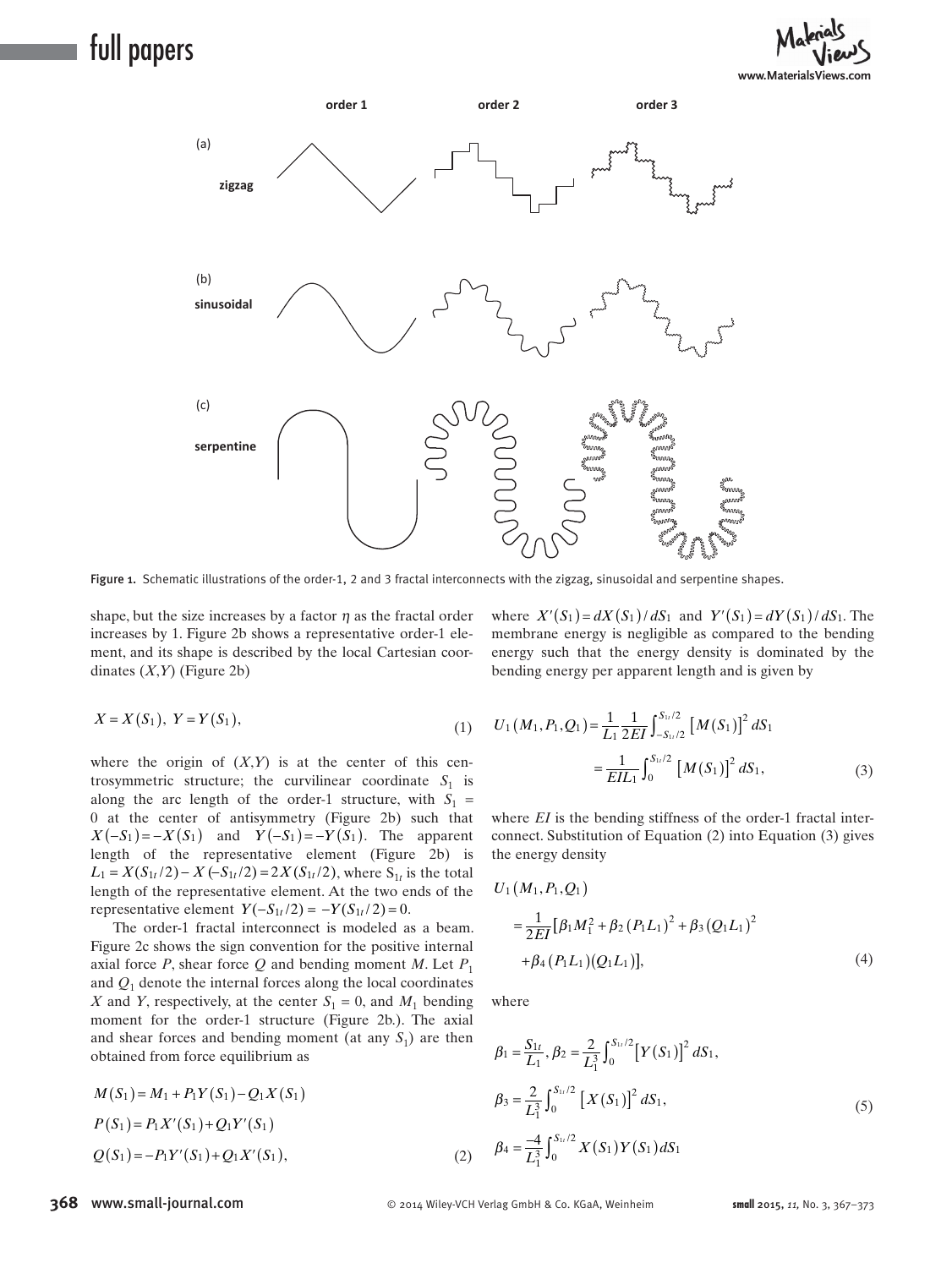**www.MaterialsViews.com**





Figure 2. (a) Schematic illustrations of the fractal interconnects with any centrosymmetric shape in a representative element; (b) the curvilinear coordinate  $S_1$  along the arc length and the internal forces  $)P_1$  and  $Q_1$  and bending moment  $M_1$  at the center  $S_1 = 0$  for the order-1 structure; (c) the sign convention for the internal axial force *P* , shear force *Q* and bending moment *M* .

 are dimensionless parameters that depend only on the shape of the order-1 structure, not on its size, and  $\beta_1$  represents the ratio of total length to the apparent length.

The shape of the order- $n$  is the same as that of the order-1, and therefore is represented by  $X = X(S_n)$  and  $Y = Y(S_n)$ in its local coordinate, where  $S_n$  is the curvilinear coordinate

along the arc length of the order-*n* structure, and the functions *X* and *Y* are the same as those in Equation (1). Let  $P_n$ and  $Q_n$  denote the internal forces along the local coordinates and  $M_n$  bending moment at the center  $S_n = 0$ . Similar to Equation (4), the energy density for the order- $n$  can be generally written as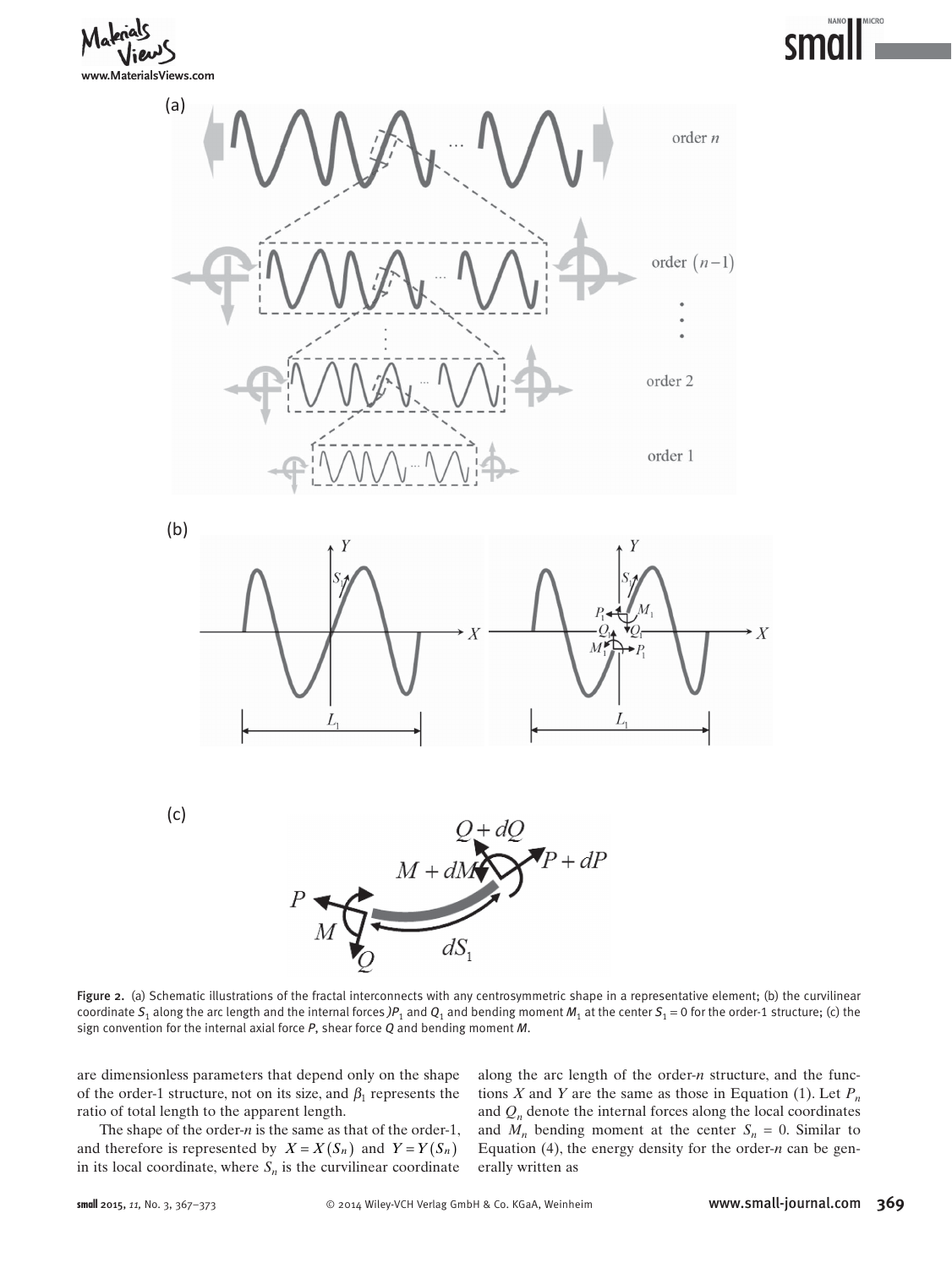# full papers

$$
U_n(M_n, P_n, Q_n)
$$
  
=  $\frac{1}{2EI} \Big[ \alpha_1^{(n)} M_n^2 + \alpha_2^{(n)} (P_n L_n)^2 + \alpha_3^{(n)} (Q_n L_n)^2$   
+  $\alpha_4^{(n)} (P_n L_n) (Q_n L_n) \Big],$  (6)

where the apparent length  $L_n$  for order *n* is related to  $L_1$ for order 1 by  $L_n = \eta^{n-1} L_1$ , the dimensionless coefficients  $\alpha_i$  (*i* 1,2,2,7,*i*) are to be determined, and  $\alpha_i$  *p*<sub>*i*</sub>. The axial force, shear force and bending moment in the order-*n*  $\alpha_i^{(n)}$  (i = 1,2,3,4) are to be determined, and  $\alpha_i^{(1)} = \beta_i$ . The structure are actually the internal forces  $P_{n-1}$  and  $Q_{n-1}$  and bending moment  $M_{n-1}$  at the center  $(S_{n-1} = 0)$  for order *n*-1. Similar to Equation  $(2)$ , force equilibrium then gives

$$
M_{n-1} = M_n + P_n Y(S_n) - Q_n X(S_n)
$$
  
\n
$$
P_{n-1} = P_n X'(S_n) + Q_n Y'(S_n)
$$
  
\n
$$
Q_{n-1} = -P_n Y'(S_n) + Q_n X'(S_n).
$$
\n(7)

The energy density for order *n* is the integration of that of the order  $n-1$ ,

$$
U_n(M_n, P_n, Q_n)
$$
  
=  $\frac{1}{L_n} \int_{-S_{n/2}}^{S_{n/2}} U_{n-1}(M_{n-1}, P_{n-1}, Q_{n-1}) dS_n,$  (8)

where  $S_{nt} = \eta^{n-1} S_{1t}$ . Substitution of Equations (6) and (7) into Equation  $(8)$  gives the recursive relation

$$
\begin{bmatrix}\n\alpha_1^{(n)} \\
\alpha_2^{(n)} \\
\alpha_3^{(n)} \\
\alpha_4^{(n)}\n\end{bmatrix} =\n\begin{bmatrix}\n\beta_1 & 0 & 0 & 0 \\
\beta_2 & (\beta_1 - \beta_3)/\eta^2 & \beta_5/\eta^2 & -\beta_6/\eta^2 \\
\beta_3 & \beta_5/\eta^2 & (\beta_1 - \beta_5)/\eta^2 & \beta_6/\eta^2 \\
\beta_4 & 2\beta_6/\eta^2 & -2\beta_6/\eta^2 & (\beta_1 - 2\beta_5)/\eta^2\n\end{bmatrix}\n\begin{bmatrix}\n\alpha_1^{(n-1)} \\
\alpha_2^{(n-1)} \\
\alpha_3^{(n-1)} \\
\alpha_4^{(n-1)}\n\end{bmatrix},
$$
\n(9)

where the additional dimensionless shape parameters are

$$
\beta_{5} = \frac{2}{L_{1}} \int_{0}^{S_{1}/2} \left[ Y'(S_{1}) \right]^{2} dS_{1},
$$
\n
$$
\beta_{6} = \frac{2}{L_{1}} \int_{0}^{S_{1}/2} Y'(S_{1}) X'(S_{1}) dS_{1}.
$$
\n(10)

Equation (9) can be rearranged to an explicit (non-recursive) relation

$$
\boldsymbol{\alpha}_{1}^{(n)} = (\boldsymbol{\beta}_{1})^{n}, \begin{bmatrix} \boldsymbol{\alpha}_{2}^{(n)} \\ \boldsymbol{\alpha}_{3}^{(n)} \\ \boldsymbol{\alpha}_{4}^{(n)} \end{bmatrix} = \begin{bmatrix} \sum_{k=1}^{n} (\frac{\boldsymbol{\beta}_{1}}{n})^{n-k} \begin{bmatrix} \beta_{1} - \beta_{5} & \beta_{5} & -\beta_{6} \\ \beta_{5} & \beta_{1} - \beta_{5} & \beta_{6} \\ 2\beta_{6} & -2\beta_{6} & \beta_{1} - 2\beta_{5} \end{bmatrix}^{k-1} \begin{bmatrix} \beta_{2} \\ \beta_{3} \\ \beta_{4} \end{bmatrix}.
$$
\n(11)



For relatively large size increase  $\eta \gg 1$  at each fractal order, the above equation can be significantly simplified to

$$
\left\{\alpha_1^{(n)}, \alpha_2^{(n)}, \alpha_3^{(n)}, \alpha_4^{(n)}\right\} \approx (\beta_1)^{n-1} \left\{\beta_1, \beta_2, \beta_3, \beta_4\right\}.
$$
 (12)

 A fractal shape at each order can be given in the Cartesian coordinates  $Y = Y(X)$ , such as  $Y = -(H_1 / 2) \sin((2 \pi X / L_1) - L_1 / 2 \le X \le L_1 / 2)$  for the sinusoidal shape in Figure 1b, where  $H_1$  is the apparent height of the order-1 representative element (Figure 2b). The dimensionless shape parameters are expressed as

$$
\beta_{1} = \frac{2}{L_{1}} \int_{0}^{L_{1}/2} \sqrt{1 + (dY/dX)^{2}} dX,
$$
\n
$$
\beta_{2} = \frac{2}{L_{1}} \int_{0}^{L_{1}/2} [Y(X)]^{2} \sqrt{1 + (dY/dX)^{2}} dX,
$$
\n
$$
\beta_{3} = \frac{2}{L_{1}} \int_{0}^{L_{1}/2} X^{2} \sqrt{1 + (dY/dX)^{2}} dX,
$$
\n
$$
\beta_{4} = \frac{-4}{L_{1}} \int_{0}^{L_{1}/2} XY(X) \sqrt{1 + (dY/dX)^{2}} dX,
$$
\n
$$
\beta_{5} = \frac{2}{L_{1}} \int_{0}^{L_{1}/2} \frac{(dY/dX)^{2}}{\sqrt{1 + (dY/dX)^{2}}} dX,
$$
\n
$$
\beta_{6} = \frac{2}{L_{1}} \int_{0}^{L_{1}/2} \frac{dY/dX}{\sqrt{1 + (dY/dX)^{2}}} dX,
$$
\n(13)

where  $\beta_1$  is the ratio of total length to apparent length, and all other shape parameters depend only on  $\beta_1$  for each given fractal shape. For example, for the zigzag shape in Figure 1a,.

For an order-*n* fractal interconnect between two active device islands with the spacing *L*, the tensile stiffness for a representative element of apparent length *L* is given by

$$
K^{(n)} = \frac{\overline{EI}}{L^3} \frac{4\alpha_3^{(n)}}{4\alpha_2^{(n)}\alpha_3^{(n)} - \left[\alpha_4^{(n)}\right]^2}.
$$
 (14)

For relatively large size increase  $\eta \gg 1$  at each fractal order, substitution of Equation ( 12) gives

$$
K^{(n)} \approx \frac{\overline{EI}}{L^3} \frac{1}{\beta_1^{n-1} \left(\beta_2 - \frac{\beta_4^2}{4\beta_3}\right)}
$$
(15)

 to be independent of η . It decreases as the fractal order *n* increase (because  $\beta_1 > 1$ ), and depends on the fractal shape through  $\beta_1^{n-1} [\beta_2 - \beta_4^2/\beta_4^2/(4\beta_3)]$ . Here  $\beta_2$ ,  $\beta_3$  and  $\beta_4$  all depend only on the  $\beta_1$  for each fractal shape. For example,  $\beta_1^{n-1} [\beta_2 - \beta_4^2 / (4 \beta_3)]$  becomes  $7 \beta_1^n (\beta_1^2 - 1) / 768$  for the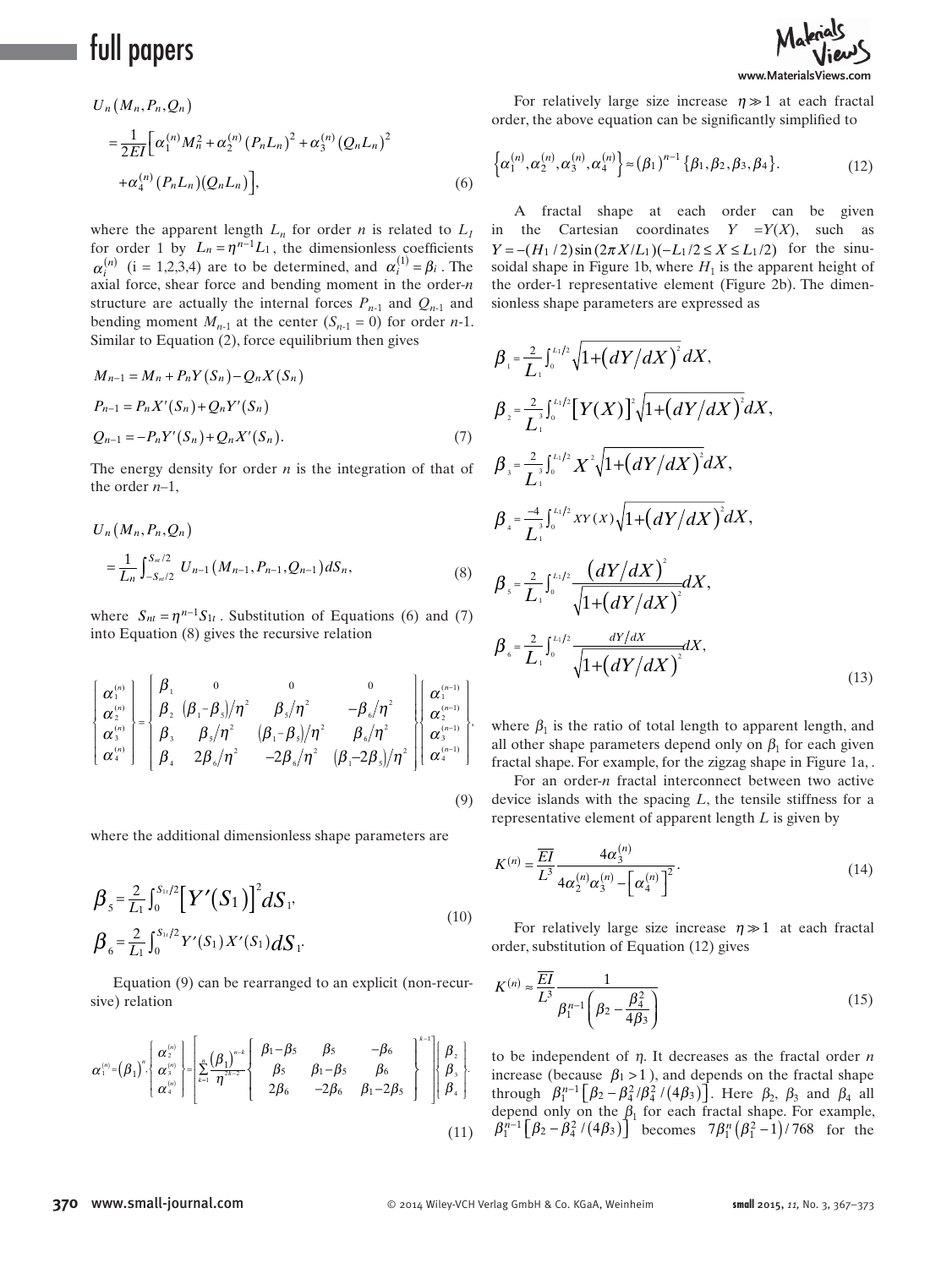

**www.MaterialsViews.com**



Figure 3. The normalized tensile stiffness  $\frac{1}{2}K^{(n)}/\overline{EI}$  versus the ratio of total length to apparent length  $\beta_1$  for the zigzag fractal shape with the fractal order *n* ranging from 1 to 4. Results from the analytic model and FEA agree very well.

zigzag shape. **Figure 3** shows the normalized tensile stiffness  $\overline{L^3}K^{(n)}/\overline{EI}$  versus the ratio of total length to apparent length  $\beta_1$  for the zigzag fractal shape with the fractal order *n* ranging from 1 to 4. It is clear that the fractal interconnect becomes more compliant as the fractal order *n* or the total length (represented by  $\beta_1$  increases. The tensile stiffness is validated by the finite element analysis (FEA). The numerical results shown in Figure 3 for the size ratio  $\eta = 10$  across each order agree well with Equation (15). The normalized tensile stiffness for the zigzag, sinusoidal and serpentine fractal shapes and the fractal order  $n = 2$  in **Figure 4** suggests that, for the same ratio of total length to apparent length  $\beta_1$ , the dependence on these three shapes is relatively weak.

## **3. Experiments and Concluding Remarks**

 Experiments were performed to examine the deformation in a representative fractal interconnect structure. **Figure 5**



Figure 4. The normalized tensile stiffness for the zigzag, sinusoidal and serpentine fractal shapes and the fractal order *n* = 2.

shows micrographs collected at the original and stretched states of a Cu trace cut by laser milling; the cross sectional dimensions of the trace are 60 μm×60 μm and the apparent length is 4 mm. The interconnect is not adhered to a substrate except its ends, sometimes referred to as 'free-standing'.  $[20]$ Stretching of each fractal shape was repeated 3∼5 times and all the data points are plotted together to compare with theoretical predictions. Figure 5 also shows the measured force versus nominal strain for zigzag, sinusoidal and serpentine fractal shapes, which agrees well with the analytic model in Section 2 without any parameter fitting. Here the nominal strain is defined as the ratio of the stretched displacement to the apparent length *L* of the interconnect. The small deviations between experiments and analytical predictions may result from the equipment's limited capability to accurately dictate very small forces (<10 mN). The repeating measurement of stretching verified the repeatability and robustness

 In summary, the fractal-inspired geometric designs presented in this study provide both key features that are contradicting in most of the other stretchable electronics designs: large stretchability and high aerial coverage of active devices. An analytic method is developed to determine the tensile stiffness of fractal interconnects of arbitrary order *n* and in arbitrary shape; the tensile stiffness is clearly expressed by a set of non-dimensional parameters; experimental measurements in tensile stiffness agree very well with the analytic predictions.

 The fractal interconnects, in general, are much longer than the straight one, which leads to undesired increase in the electric resistance. This can be overcome by using a larger cross section of the interconnects, for which the elastic stiffness is particularly important because their deformation modes tend to be in-plane bending instead of buckling. It is helpful to avoid interfacial peeling under stretching as  $well.$  [21,22]

#### **4. Experimental Section**

of the measurements.

Fabrication of the Fractal Structures: Copper foils (Annealed Alloy 110, Electro Tough Pitch, smooth finish on both sides, All Foils Inc.) were laminated against a flat surface using water soluble tape (3M). A laser milling machine was used to cut out the different traces precisely defined by a CAD file. An infrared (wavelength 790∼820 nm) laser beam with a power of 0.10 Watt runs 3 passes along the exterior of the defined edges at a speed of 2.0 mm  $s^{-1}$  to cut vertically through the copper foil. Excessive material was removed after the laser milling and the desired traces were left on the flat water-soluble tape for ease of handling.

*Testing of Force–Displacement Curve for the Fractal Structures*: The water-soluble tape on the clamping pads (squares connected to the ends of the traces, Figure 5) was removed first and then the pads were clamped onto the film-tension clamps of a Dynamic Mechanical Analyzer (Q800, TA Instruments). The backing soluble tape was then dissolved. The fractal traces were

MICRO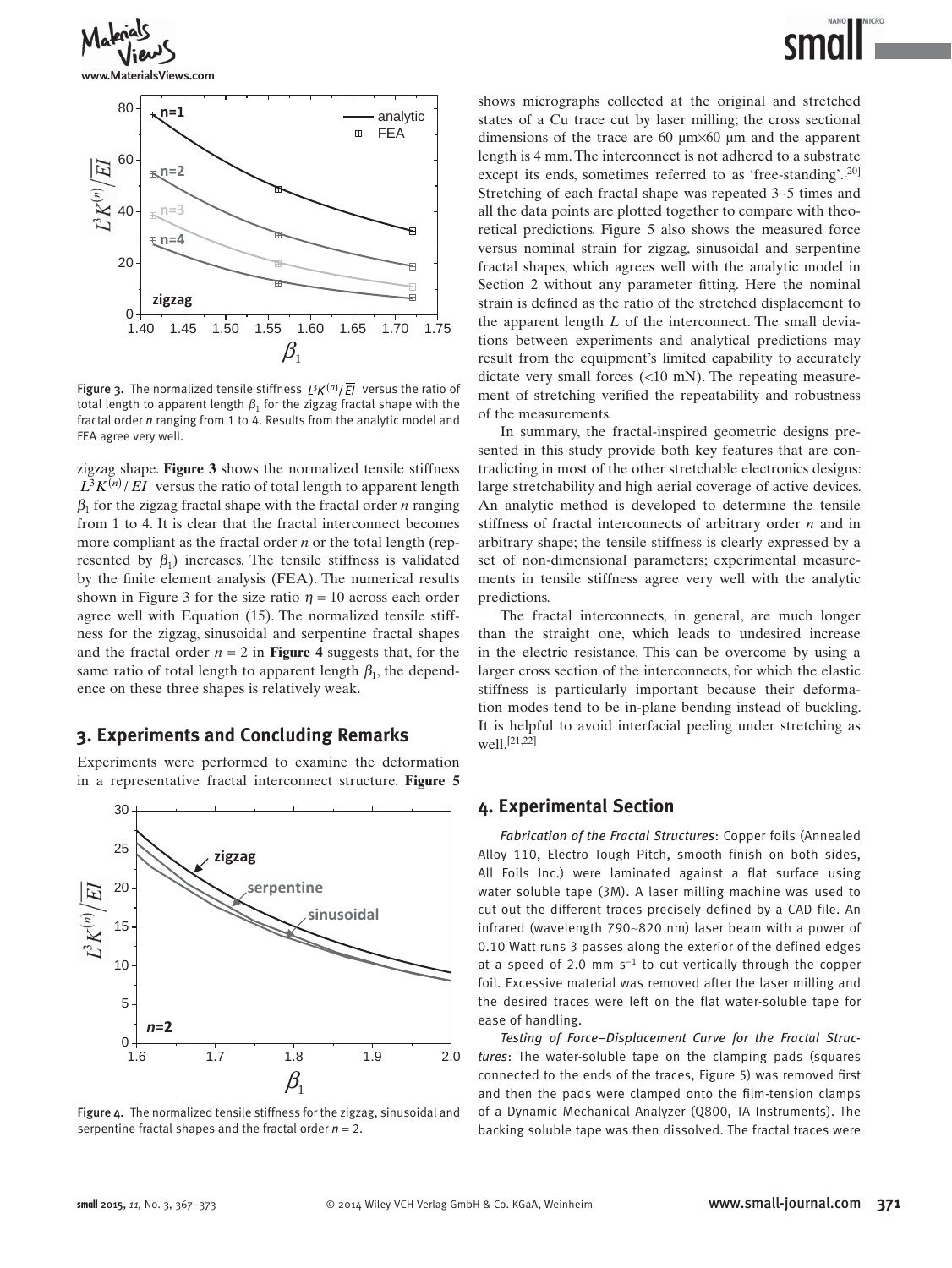full papers





Figure 5. Comparison between the experimental (repeated 3∼5 times for each fractal shape) and analytic force-nominal strain curves and the optical microscope images for undeformed and deformed interconnects for the (a) zigzag, (b) sinusoidal and (c) serpentine fractal shapes of fractal order  $n = 2$ .

stretched at a rate of 0.05 mm  $s^{-1}$  while forces were recorded every 2 seconds.

## *Acknowledgements*

 *Y. Su, S. Wang, and Y. Huang contributed equally to this work. YongAn Huang acknowledges the support from the National Natural Science Foundation of China (51175209).* 

- [1] T. Someya, Stretchable Electronics, Wiley-VCH, Weinheim Germany **2013** .
- [2] J. A. Rogers, T. Someya, Y. Huang, *Science* 2010, 327 (5973), 1603-1607.
- [3] D. Y. Khang, H. Q. Jiang, Y. Huang, J. A. Rogers, *Science* 2006, 311 ( 5758), 208 – 212.
- [4] T. Someya, T. Sekitani, S. Iba, Y. Kato, H. Kawaguchi, T. Sakurai, *Proc. Natl. Acad. Sci. USA* **2004** , *101* ( 27 ), 9966 – 9970 .
- [5] J. Lee, J. Wu, M. Shi, J. Yoon, S. I. Park, M. Li, Z. Liu, Y. Huang, J. A. Rogers , *Adv. Mater.* **2011** , *23* ( 8 ), 986 – 991 .
- [6] R. Tang, H. Huang, H. Tu, H. Liang, M. Liang, Z. Song, Y. Xu, H. Jiang, H. Yu, Appl. Phys. Lett. 2014, 104 (8), 083501.